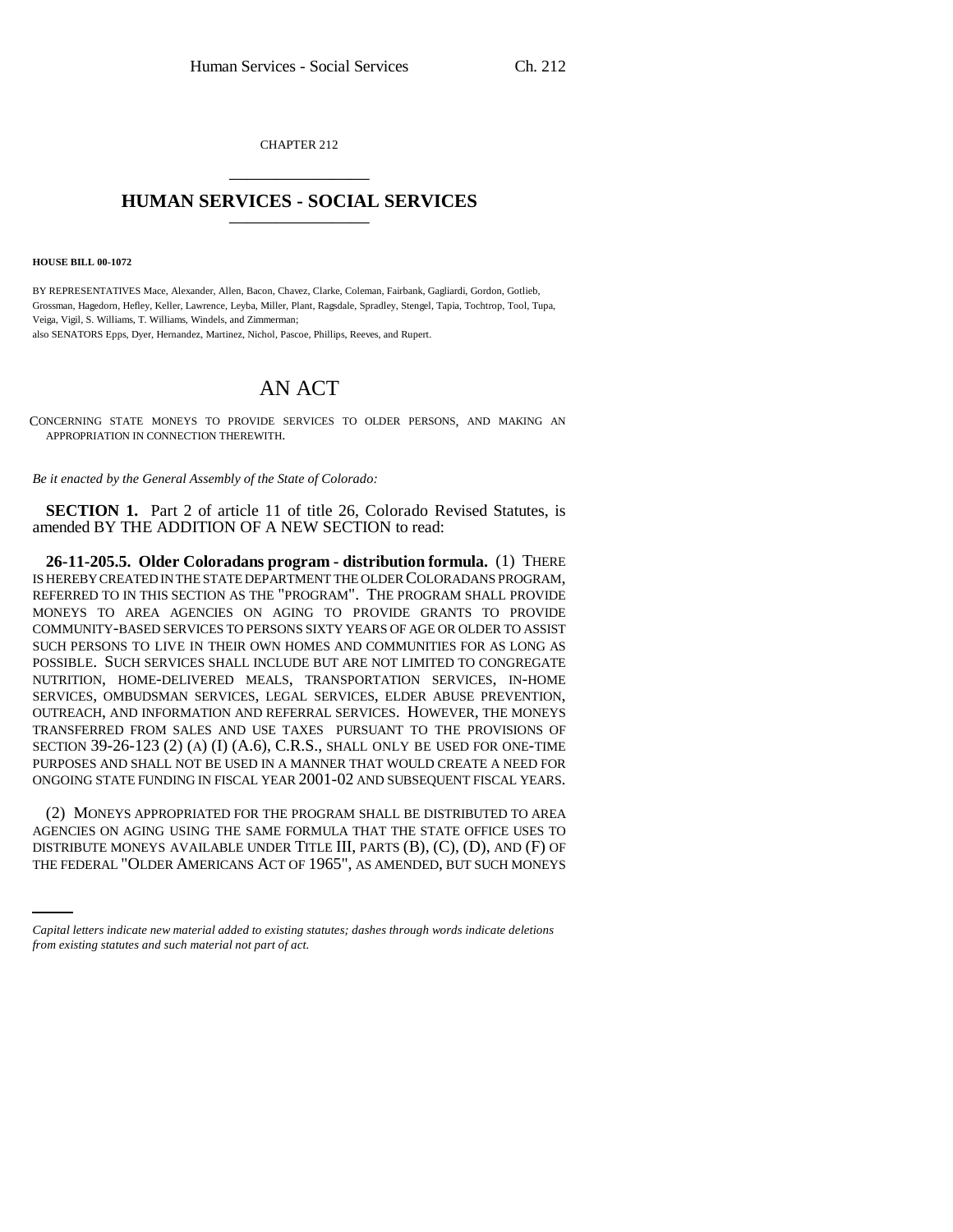SHALL BE ALLOCATED AS A WHOLE AND NOT ALLOCATED TO INDIVIDUAL PARTS OF TITLE III.

(3) THE PROPOSED USES OF MONEYS FROM THE PROGRAM SHALL BE INCLUDED IN EACH AREA AGENCY ON AGING'S AREA PLAN DEVELOPED PURSUANT TO SECTION 26-11-204 (1) (a). EACH AREA AGENCY ON AGING'S AREA PLAN SHALL SPECIFICALLY INCLUDE AN EXPLANATION REGARDING HOW THE MONEYS TRANSFERRED FROM SALES AND USE TAXES PURSUANT TO THE PROVISIONS OF SECTION 39-26-123 (2) (A) (I) (A.6), C.R.S., WILL BE USED FOR ONE-TIME PURPOSES AND SHALL NOT BE USED IN A MANNER THAT WOULD CREATE A NEED FOR ONGOING STATE FUNDING IN FISCAL YEAR 2001-02 AND SUBSEQUENT FISCAL YEARS.

(4) (a) ON OR BEFORE JANUARY 1, 2001, EACH AREA AGENCY ON AGING SHALL SUBMIT A REPORT TO THE STATE OFFICE DETAILING THE USE OF MONEYS FROM THE PROGRAM, INCLUDING AN ITEMIZATION OF HOW MANY MORE PERSONS RECEIVED EACH SERVICE BECAUSE OF SUCH MONEYS.

(b) ON OR BEFORE FEBRUARY 1, 2001, THE STATE OFFICE SHALL COMPILE THE REPORTS FROM THE AREA AGENCIES ON AGING AND SUBMIT A REPORT TO THE JOINT BUDGET COMMITTEE OF THE GENERAL ASSEMBLY AND THE HEALTH, ENVIRONMENT, WELFARE, AND INSTITUTIONS COMMITTEES OF THE SENATE AND THE HOUSE OF REPRESENTATIVES DETAILING THE USE OF MONEYS FROM THE PROGRAM.

(5) THERE IS HEREBY CREATED THE OLDER COLORADANS CASH FUND, REFERRED TO IN THIS SUBSECTION (5) AS THE "FUND". THE FUND SHALL CONSIST OF MONEYS TRANSFERRED FROM SALES AND USE TAXES PURSUANT TO THE PROVISIONS OF SECTION 39-26-123 (2) (a) (I) (A.6),C.R.S. IN ADDITION, THE STATE TREASURER MAY CREDIT TO THE FUND ANY PUBLIC OR PRIVATE GIFTS, GRANTS, OR DONATIONS RECEIVED BY THE STATE DEPARTMENT FOR IMPLEMENTATION OF THE PROGRAM. THE FUND SHALL BE SUBJECT TO ANNUAL APPROPRIATION BY THE GENERAL ASSEMBLY TO THE STATE DEPARTMENT. NOTWITHSTANDING THE PROVISIONS OF SECTION 24-36-114, C.R.S., ALL INTEREST DERIVED FROM THE DEPOSIT AND INVESTMENT OF MONEYS IN THE FUND SHALL BE CREDITED TO THE FUND. ANY AMOUNT REMAINING IN THE FUND AT THE END OF ANY FISCAL YEAR SHALL REMAIN IN THE FUND AND NOT BE TRANSFERRED OR CREDITED TO THE GENERAL FUND OR ANY OTHER FUND.

**SECTION 2.** 39-26-123 (2) (a) (I) (A), Colorado Revised Statutes, is amended, and the said 39-26-123 (2) (a) (I) is further amended BY THE ADDITION OF A NEW SUB-SUBPARAGRAPH, to read:

**39-26-123. Receipts - disposition.** (2) (a) (I) (A) Eighty-five percent of all receipts collected under the provisions of this article shall be credited to the old age pension fund. For the fiscal year commencing July 1, 1997, and for each fiscal year thereafter, EXCEPT FOR THE FISCAL YEAR COMMENCING JULY 1, 2000, the remaining fifteen percent shall be allocated between and credited to the general fund and the highway users tax fund, as a portion of the sales and use taxes attributable to sales or use of vehicles and related items, as follows: Ten percent of net revenue from sales and use tax to the highway users tax fund and five percent thereof to the general fund.

(A.6) FOR THE FISCAL YEAR COMMENCING JULY 1,2000, EIGHTY-FIVE PERCENT OF